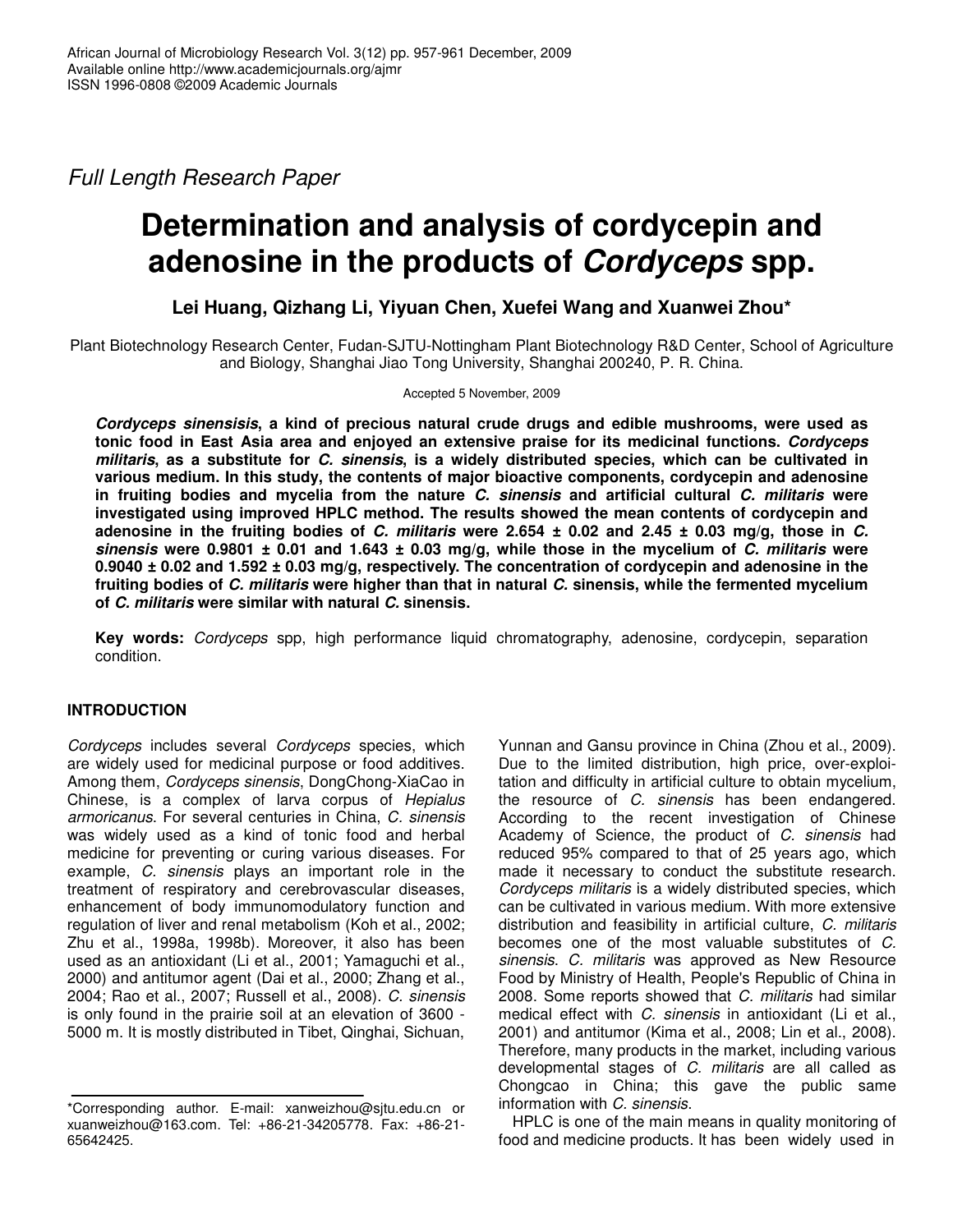variety determination. For the moment, it is acknowledged that the major bioactive components in *cordyceps* are adenosine and cordycepin (Guo et al., 1998; Hsu et al., 2002; Fan et al., 2006). Hitherto, there are various HPLC methods that had been widely used in the determination of adenosine and cordycepin from *C. sinensis* or *C. militaris* (Guo et al., 2006; Li et al., 2006; Huang et al., 2003). In these research reports, the main purpose was to detect the contents of bioactive compounds and establish a standard of quality control for *C. sinensis* and *C. militaris.* However, they have not mentioned that what main components of medium used in the culture of *C. militaris*. The medium have great effect on the accumulation of bioactive components (Gu et al., 2007; Shih et al., 2007). The fruiting bodies of *C. militaris* were cultured in rice medium, silkworm chrysalis medium, and wheat medium, respectively. The purposes of this study were to identify a most valuable substitute from several kinds of fruiting bodies products and fermented mycelia of *C. militaris* and provide scientific foundation for culture of high quality *C. militaris* and quality control of *C. militaris* products on the basis of cordycepin and adenosine quantitative analysis. This study further established foundation for pharmacology experiments of *C. militaris* substituting *C. sinensis*.

#### **MATERIALS AND METHODS**

#### **Biological materials**

The dried fruiting bodies of *C. sinensis* were purchased from a local health food store. The dried fruiting bodies of *C. militaris*, cultured in rice medium, silkworm chrysalis medium and wheat medium, respectively and the strain of *C. militaris* mycelium were provided by Heilongjiang Xinyisheng Pharmacy Co., Ltd. (China).

#### **Preparation of** *Cordyceps militaris mycelia*

Selected medium was used to cultivate *C. militaris* for mycelia, which contained ingredient as follows: 35 g/l sucrose, 5 g/l peptone, 2.5 g/l yeast extract, 0.5 g/l MgSO<sub>4</sub>, 1 g/l KH<sub>2</sub>PO<sub>4</sub> and 0.05 g/l vitamin  $B_1$  (pH 5.2). At first, two agar blocks obtained from a stock culture tube were inoculated into a 250 ml Erlenmeyer flask with 50 ml selected medium and then placed on a shaker at 180 rpm at 28°C for 4 days. Then 25 ml of above culture was transferred to four 1L Erlenmeyer flasks with 250 ml medium, respectively. The fermentation was performed in these flasks on a 220 rpm rotary shaker at 28°C for a week. After the fermentation, the mycelium and supernatant was separated from the broth with centrifugation at 6000 rpm for 20 min. Then the fresh mycelium was dried using vacuum freeze drying machine (ALPHA 1-2LD, CHRIST, Germany) for 15 h. The dried mycelium and supernatant were stored in a refrigerator at -20°C.

#### **Extraction of cordycepin and adenosine from different samples**

Various samples, under similar method, were prepared to extract cordycepin and adenosine, respectively. Treatment process is shown as following: *C. sinensis* contains two parts, corpse and capillary, which were grinded into powder (diameter at approximate

50 meshes) together in liquid nitrogen. Then, approximate 1.0 g of *C. sinensis* was precisely weighed and added into 10 ml methanolwater (50/50, V/V) in a 50 ml centrifuge tube which was subsequently placed in a ultrasonic machine for extracting cordycepin and adenosine at a power of 75 watt. After the centrifugation, the sample extraction procedure was repeated another twice. Supernatant obtained from the three times centrifugation was mixed and exactly measured of its volume. The sample was filtrated through a 0.45 µm filter prior to HPLC analysis. The extraction of cordycepin and adenosine from fruiting bodies and mycelium of *C. militaris* was also carried out in a similar procedure.

#### **Determination of the bioactive components**

All HPLC analysis work was carried out on a Waters 2695 Separation Module (Waters, Milford, MA, USA ), which consists of a Waters 2996 Photo-diode Array Detector, an auto injector, and a reverse phase column (Waters Symmetry Shield RP 18/4.6  $\times$  150 mm, 5  $\mu$ m). Standards of cordycepin and adenosine were purchased from Sigma Chemical Corporation (St. Louis, MO, USA). The standard adenosine and cordycepin solvent was consecutively injected five times to draw calibration curves. The injection volume was 2, 4, 8, 16 and 22 µl, respectively. The determination condition of the samples was set as follows: the mobile phase adopted in the analysis consists of water and methanol were in the ratio 85:15(V/V), 90:10(V/V) and 92:8 (V/V), respectively. The separation was conducted in isocratic elution with a flow rate of 1.0 ml/min. The detection wavelength of photo-diode array was set at 210 - 400 nm and the column temperature was 30°C. The injection volume was  $10$   $\mu$ .

#### **Data analysis**

Data collection and analysis was performed using Empower PDA software (Waters Corporation). The results were shown as the means of three replicates.

## **RESULTS AND DISCUSSION**

# **Optimization of chromatographic conditions**

In this study, the effect of chromatographic condition on the separation was investigated; especially flow rate and mobile phase. The separation was compared when using different solvent as mobile phase, such as methanol, acetonitrile, ethanol and buffer salt solution. The results shown the best separation was obtained under a specific concentrations of methanol and water. Based on the flow rate of mobile phase, the elution time was determined. It was found that 1.0 ml/min was a proper flow rate. As cordycepin and adenosine are polarity organic matters, with the increase of percentage of methanol in mobile phase, the difference of retention time of cordycepin and adenosine become small which resulted in a poor separation. When using water-mathanol (85:15, V/V) and water-mathanol (90:10, V/V) as mobile phase, the retention time was less than two minutes. Considering both the elution time and retention times, flow rate of 1.0 ml/min and mobile phase of water-methanol (92:8, V/V) was the optimized chromatographic condition used for all following analysis (Figure 1).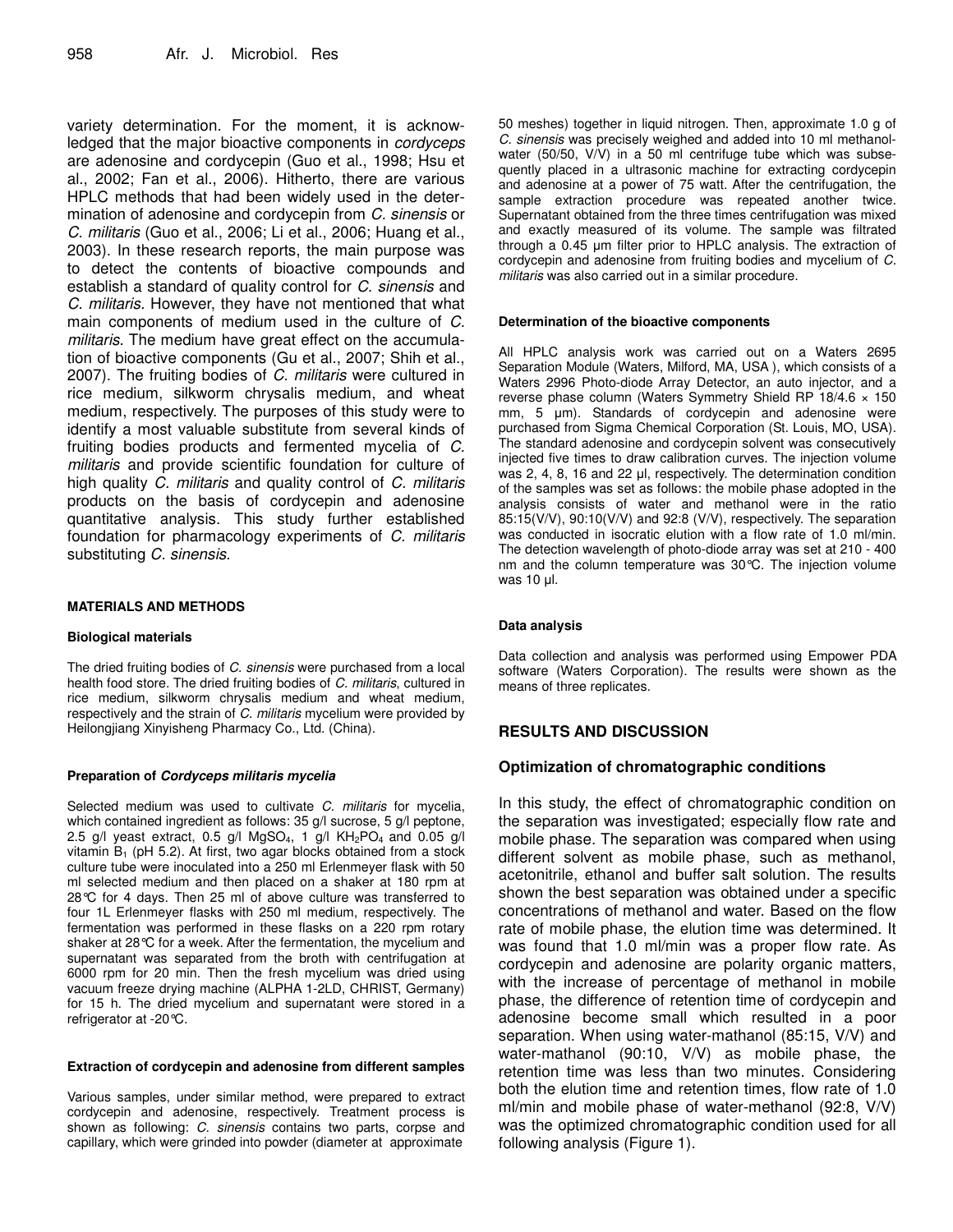

**Figure 1a**. Retention time of adenosine and cordycepin under different percentage of water and methanol in mobile phase; watermethanol (85:15, V/V), retention time of adenosine and cordycepin 4.668 and 5.553 min, respectively.



**Figure 1b**. Retention time of adenosine and cordycepin under different percentage of water and methanol in mobile phase; watermethanol (90:10, V/V), retention time of adenosine and cordycepin 7.204 and 8.864 min, respectively.

HPLC is one of the main means in quality monitoring of food and medicine products. Under an ideal chromatographic conditions including flow rate, mobile phase, detection wavelength and column temperature, the elution time is short and it has a good separation between analyses. The flow rate had great effect on the elution time. Such that when the rate was too low, the separation between the analyses experience a low-efficiency; when



**Figure 1c**. Retention time of adenosine and cordycepin under different percentage of water and methanol in mobile phase; Watermethanol (92:8, V/V) Retention time of adenosine and cordycepin 8.955 and 11.230 min, respectively.



**Figure 1d.** Retention time of adenosine and cordycepin under different percentage of water and methanol in mobile phase; A *C. militaris* sample separated under mobile phase consisting of watermethanol (92:8, V/V).

efficiency; when too high, the elution time becomes too short and the peak of cordycepin and adenosine could not be separated from interference peaks caused by other matters in the sample usually appearing mainly in the beginning 5 min. At a flow rate of 1.0 ml/min, the elution time was shorter than 15 min and the retention time of analyses was later than 6 min, which was proper condition for the determination of adenosine and cordycepin in *C. sinensis* and *C. militaris.* As for the separation of cordycepin and adenosine, various mobile phases had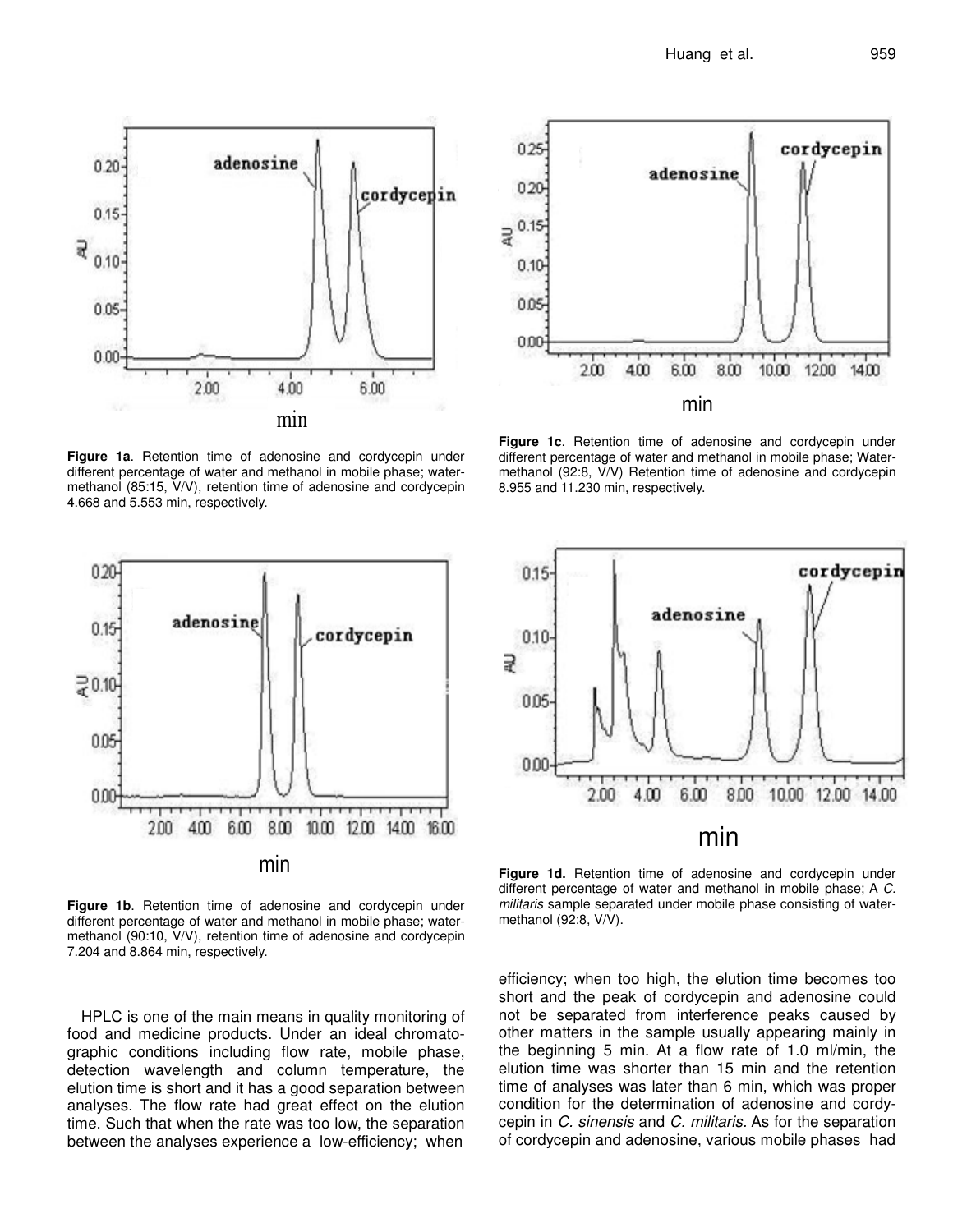been used including phosphate buffer-methanol, wateracetonitrile, methanol- formic acid and gradient elution. However, the separation was not very good and they have close retention times because of their similar structure. On the basis of our experiment, cordycepin and adenosine could be separated when using methanol and water as mobile phase. In this study, we established an optimized chromatographic condition with a mobile phase water-methanol (92:8, V/V), flow rate 1.0 ml/min and detection wavelength 254 nm, which had good separation on adenosine and cordycepin in *cordyceps* products within 15 min.

# **Analysis of cordycepin and adenosine from different samples**

Under an optimum chromatographic conditions, to the standards of adenosine, the retention time (Tr) was 8.960, limit of detection (based on a signal to noise ratio of 3:1) 0.30 and processed channel (UVA) 254.0, Linear range 2.50 - 120 µg/ml. To the standards of cordycepin, the Tr 11.23, limit of detection (based on a signal to noise ratio of 3:1) 0.25 and processed channel (UVA) were 254.0, Linear range 2.85 - 130  $\mu$ g/ml. Based on the chromatographic conditions, we established the standard curves cordycepin and adenosine standards. The regression equations of calibration curves and their coefficients were calculated as follows: for cordycepin,  $Y = 3.41136E$  $-7X + 0.5240$  (R = 0.9991); for adenosine, Y = 3.33179E - $7X + 0.5243$  (R = 0.9992). The separation was conducted in isocratic elution with a flow rate of 1.0 ml/min. The detection wavelength of photo-diode array was set at 210 - 400 nm, and the column temperature was 30°C. The injection volume was 10 µl.

The HPLC analysis results showed the contents of cordycepin and adenosine in the fruiting bodies of *C. militaris* culture on the rice medium, silkworm chrysalis medium and wheat medium were  $3.412 \pm 0.01$  and 2.702  $\pm$  0.02, 1.848  $\pm$  0.01 and 2.090  $\pm$  0.03, 2.720  $\pm$  0.03 and 2.539  $\pm$  0.02 mg/g, respectively. The mean contents of cordycepin and adenosine in artificial cultural *C. militaris* fruiting bodies were 2.654  $\pm$  0.02 and 2.45  $\pm$  0.03 mg/g, respectively; those in *C. sinensis* were 0.9801 ± 0.01 and 1.643 ± 0.03 mg/g, while those in the mycelium of *C. militaris* were 0.9040 ± 0.02 and 1.592 ± 0.03 mg/g, respectively. Among the different products of cultured *C. militaris*, the fruiting body cultivated in rice medium had the highest contents of cordycepin and adenosine. The cordycepin contents in each fruiting body product of *C. militaris* were higher than those in dried *C. sinensis*. And the adenosine's contents in three kinds of fruiting bodies were higher than that in dried *C. sinensis* as well, while both of the cordycepin and adenosine's contents in mycelium of *C. militaris* were similar to those of *C. sinensis*.

There are many other papers which report the similar research work, determination of adenosine and cordycepin as well (Li et al., 2006; Guo et al., 2006; Peng et al., 2008). However, they haven't mentioned that what kind of medium used in the culture or the main components of the medium. The medium have great effect on the accumulation of bioactive components (Gu et al., 2007; Shih et al., 2007), which was confirmed in this study as well. As for the fruiting bodies of *C. militaris*, concentrations of adenosine and cordycepin of rice medium were obvious higher than the other two medium.

In previous research report, the main purpose was to detect the contents of bioactive compounds and establish a standard of quality control for *C. sinensis* (Li et al., 2006; Guo et al., 2006). And a lot of work had been done to illustrate the function and structure of major bioactive ingredients in *Cordyceps* (Li et al., 2001, 2006; Gu et al., 2007). However, this study put emphasis on establishing a most valuable substitute of *C. sinensis* and an optimum medium. We must be aware of that as one of the well known Chinese Traditional Medicine; *C. sinensis* is faced with an extinction crisis. According to contemporary exploitation speed, *C. sinensis* will be used up in a near future. In this study, the analysis had been conducted to detect the concentration of cordycepin and adenosine in several *C. militaris* products cultured in different medium with the purpose of finding an ideal substitute of *C. sinensis* and solving its extinction crisis. From the date shown that the fruiting body of *C. militaris* (rice medium) was highest in the concentrations of cordycepin and adenosine compared to other two fruiting bodies kinds of *C. militaris* (cultured in silkworm chrysalis medium and wheat medium, respectively). So the *C. militaris* fruiting body (rice medium) could be chosen to be the proper substitute of *C. sinensis* based on the comparison of different medium in the concentrations of bioactive components. And the rice medium is the best medium in accumulating adenosine and cordycepin. Mass production of this kind fruiting body will bring large amount of substitute of *C. sinensis.* This study found an ideal substitute and provided a feasible scheme for the solving of *C. sinensis* extinction crisis.

## **ACKNOWLEDGEMENTS**

This research is financially supported by the Shanghai Science and Technology Committee, Shanghai Leading Academic Discipline Project (Project Number: B209) and Heilongjiang Xinyisheng Pharmaceutical Co., Ltd., P. R. China.

### **REFERENCES**

Dai XJ, Liu DM, Meng X (2000). Anticancer effect research status of *Cordyceps sinensis*. Lishizhen Med. Mater. Med. Res. 11: 376-378.

Fan H, Li SP, Xiang JJ, Lai CM, Yang FQ, Gao JL, Wang YT (2006). Qualitative and quantitative determination of nucleosides, bases and their analogues in natural and cultured *Cordyceps* by pressurized liquid extraction and high performance liquid chromatography– electrospray ionization tandem mass spectrometry (HPLC–ESI–MS/MS).